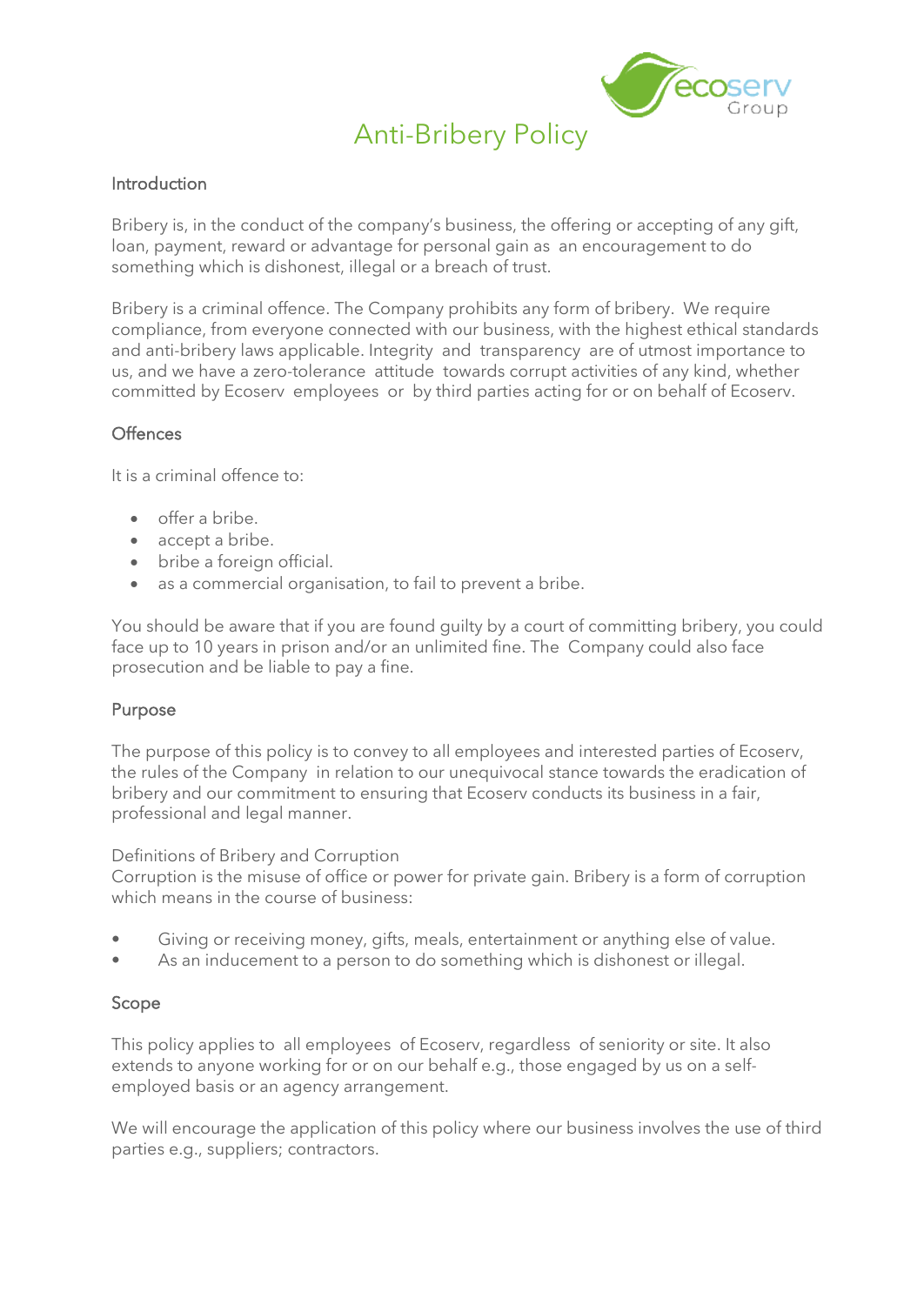# **Policy**

It is prohibited, directly or indirectly, to offer, give, request, or accept any bribe i.e., gift, loan, payment, reward or advantage, either in cash or any other form of inducement, to or from any person or company in order to gain commercial, contractual or regulatory advantage for the Company, or in order to gain any personal advantage for an individual or anyone connected with the individual in a way that is unethical.

It is also prohibited to act in the above manner to influence an individual in his capacity as a foreign public official. You should not make a payment to a third party on behalf of a foreign public official.

If you are offered a bribe, or a bribe is solicited from you, you should not agree to it unless your immediate safety is in jeopardy. You should immediately contact your Line Manager so that action can be taken if considered necessary. You may be asked to give a written account of events.

If you, as an employee or person working on our behalf, suspect that an act of bribery, or attempted bribery, has taken place, even if you are not personally involved, you are expected to report this to your Line Manager. You may be asked to give a written account of events.

Appropriate checks will be made before engaging with suppliers or other third parties of any kind to reduce the risk of our business partners breaching our anti- bribery rules.

The Company will ensure that all of its transactions, including any sponsorship or donations given to charity, are made transparently and legitimately.

Ecoserv takes any actual or suspected breach of this policy extremely seriously and will carry out a thorough investigation should any instances arise.

We will uphold laws relating to bribery and will take disciplinary action against any employee, or other relevant action against persons working on our behalf or in connection with us, should we find that an act of bribery, or attempted bribery, has taken place. This action may result in your dismissal if you are an employee, or the cessation of our arrangement with you if you are self-employed, an agency worker, contractor etc.

Staff are reminded of the Company's Whistleblowing Policy, which is available in the Employee Handbook, or upon request.

## Gifts and Hospitality

We realise that the giving and receiving of gifts and hospitality where nothing is expected in return helps form positive relationships with third parties where it is proportionate and properly recorded. This does not constitute bribery and consequently such actions are not considered a breach of this policy.

Gifts include money; goods (flowers, vouchers, food, drink, event tickets when not used in a hosted business context); services or loans given or received as a mark of friendship or appreciation.

Hospitality includes entertaining; meals or event tickets (when used in a hosted business context) given or received to initiate or develop relations. Hospitality will become a gift if the host is not present.